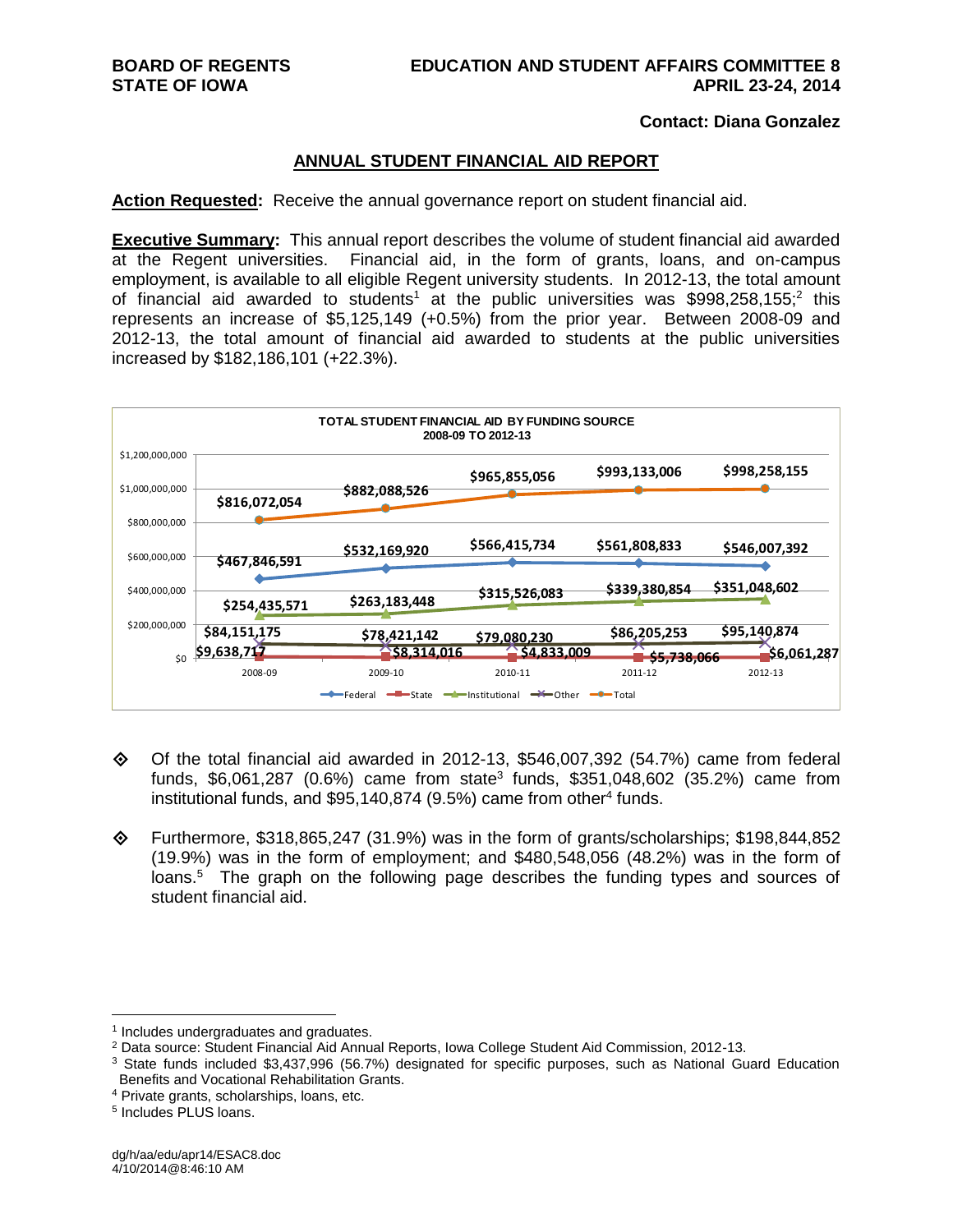

#### Trends/Issues.

- **INGLEX** Increases in the Pell Grant program have not kept pace with tuition increases. In 2002-03, the maximum Pell Grant covered 98.0% of average public four-year tuition and fees; in 2013-14, it covered only  $63.0\%$ .<sup>7</sup> According to the U.S. Department of Education, Iowa has the eighth highest gap between Pell Grants and the total cost of education. The \$5,550 maximum Pell Grant in 2011-2012 was about equal to the 1976-77 maximum grant of \$1,400 after adjusting for inflation; however, the number of recipients in 2012-13 was  $4\frac{1}{2}$  times as high as it was in 1976-77.<sup>8</sup>
- **##** The Iowa Grant Program is the only need-based state program; however, this program is not limited to students attending the public universities. Furthermore, sufficient funding has not kept pace with the resources needed by the Iowa Grant Program which has affected the ability of students to access the public universities. In 2012-13, the total funding for the program was \$289,267 which represents a decrease of \$4,204 (-1.4%) from the prior year and less than 0.1% of all grant/scholarship programs. There were 333 students who received this award in 2012-13, which represents an increase of 14 students (+4.4%); the average award was \$868, which represents a decrease of \$52 (-5.7%) from the prior year due to the increased number of awardees.
- The 9% growth in total annual education borrowing between 2007-08 and 2012-13 followed a 55% increase between 2002-03 and 2007-08. $^8$

dg/h/aa/edu/apr14/ESAC8.doc 4/10/2014@8:46:10 AM

<sup>&</sup>lt;sup>7</sup> Trends in Student Aid 2013, College Board.

<sup>8</sup> Trends in Student Aid 2013, College Board.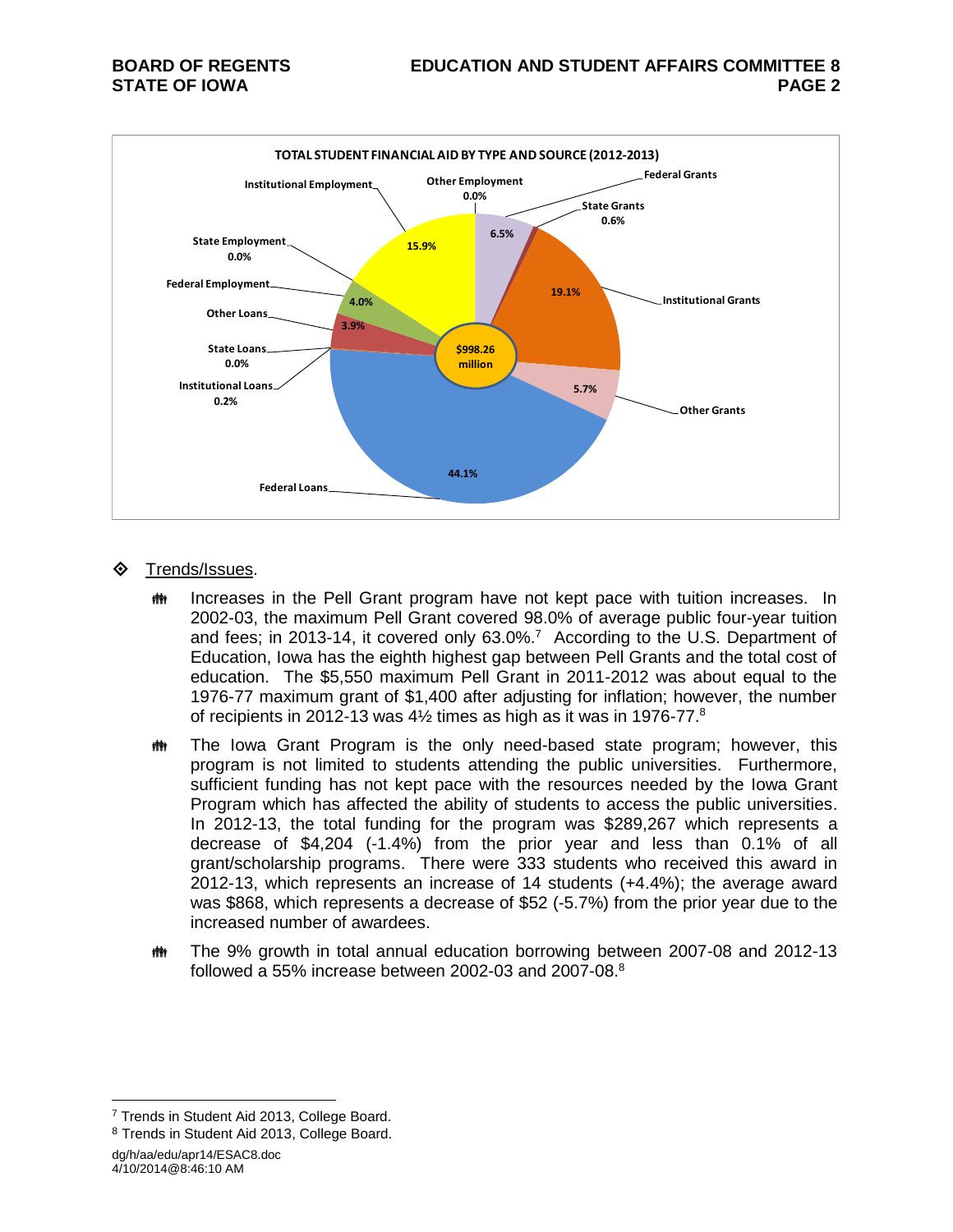- **##** Loans continue to play a major role in the student financial aid packages of Regent university students. However, studies have shown that loans typically do not promote college enrollment; loans influence a student's choice of college especially when income and race/ethnicity are considered. $9$  A recently released study found that "each additional \$1,000 in unsubsidized federal loans makes low-income student 5.66% less likely to graduate in six years."<sup>10</sup>
- **##** The interest subsidy during the six-month grace period of subsidized Stafford loans was eliminated.
- **##** As of July 1, 2012, graduate students are no longer eligible for Direct Subsidized Loans, on which the government pays the interest while students are in school; this resulted in a 32% decline in Direct Subsidized Loans and a 17% increase in Direct Unsubsidized Loans.<sup>11</sup>
- **##** Students have assumed more reliance on employment while in school. According to the most recent federal statistics, "77.7% of all full-time undergraduates worked in 2003-04 and they averaged 25.7 hours week. The vast majority of students (91%) worked off-campus."<sup>12</sup> However, studies have shown that working more than 20 hours per week can impede students' progress toward graduation and limit some aspects of their academic experience.<sup>13</sup>
	- $\Rightarrow$  Students who work on-campus at the Regent universities work approximately 12-15 hours per week. The universities do not track off-campus employment of students.
- **##** Loss of funding for the Iowa Work-Study Program<sup>14</sup> continues to limit the opportunities for on-campus student employment. This is contrary to research that has shown that students who work on-campus have higher retention and persistence rates than students who work off-campus. The Iowa Work-Study Program has not been funded since FY 2010.
- **##** The following are concerns resulting from sequestration:
	- $\Rightarrow$  The University of Iowa and Iowa State University received a reduction in campus-based programs, such as Work-Study and SEOG<sup>15</sup>. Because the University of Northern Iowa received the Adjusted Base Guarantee only, no additional reduction occurred.
	- $\Rightarrow$  There was a 6% reduction in the TEACH grant program for students with grants prior to October 1, 2013 and a 0.89% reduction for grants disbursed on or after October 1, 2013. At UNI, for example, future teachers will be cut between \$36 and \$240 per student with a total loss of more than \$150,000 in one year.
	- $\Rightarrow$  The Direct Loan origination fee increases student loans from 1% to 1.071% and parent loans from 4% to 4.288%. The origination fee increases also had an effect on programming costs for the universities.

<sup>&</sup>lt;sup>9</sup> "A Research Agenda for Study of Indebtedness and College Enrollment," Project on Student Debt.

<sup>10</sup> AERA Paper, Ray Franke, April 2014.

<sup>&</sup>lt;sup>11</sup> Trends in Student Aid 2013, College Board.

<sup>12</sup> "ACE Issue Brief, May 2006.

<sup>&</sup>lt;sup>13</sup> Student employment at the Regent universities is limited to 20 hours per week.

<sup>14</sup> Approximately \$2 million was appropriated each year prior to 2001-02. Between 2001-02 and 2004-05, \$0 was appropriated for state work-study; no state work-study funds have been appropriated since 2008-09 other than \$3,000 in 2009-10.

<sup>15</sup> Supplemental Educational Opportunity Grant.

dg/h/aa/edu/apr14/ESAC8.doc

<sup>4/10/2014@8:46:10</sup> AM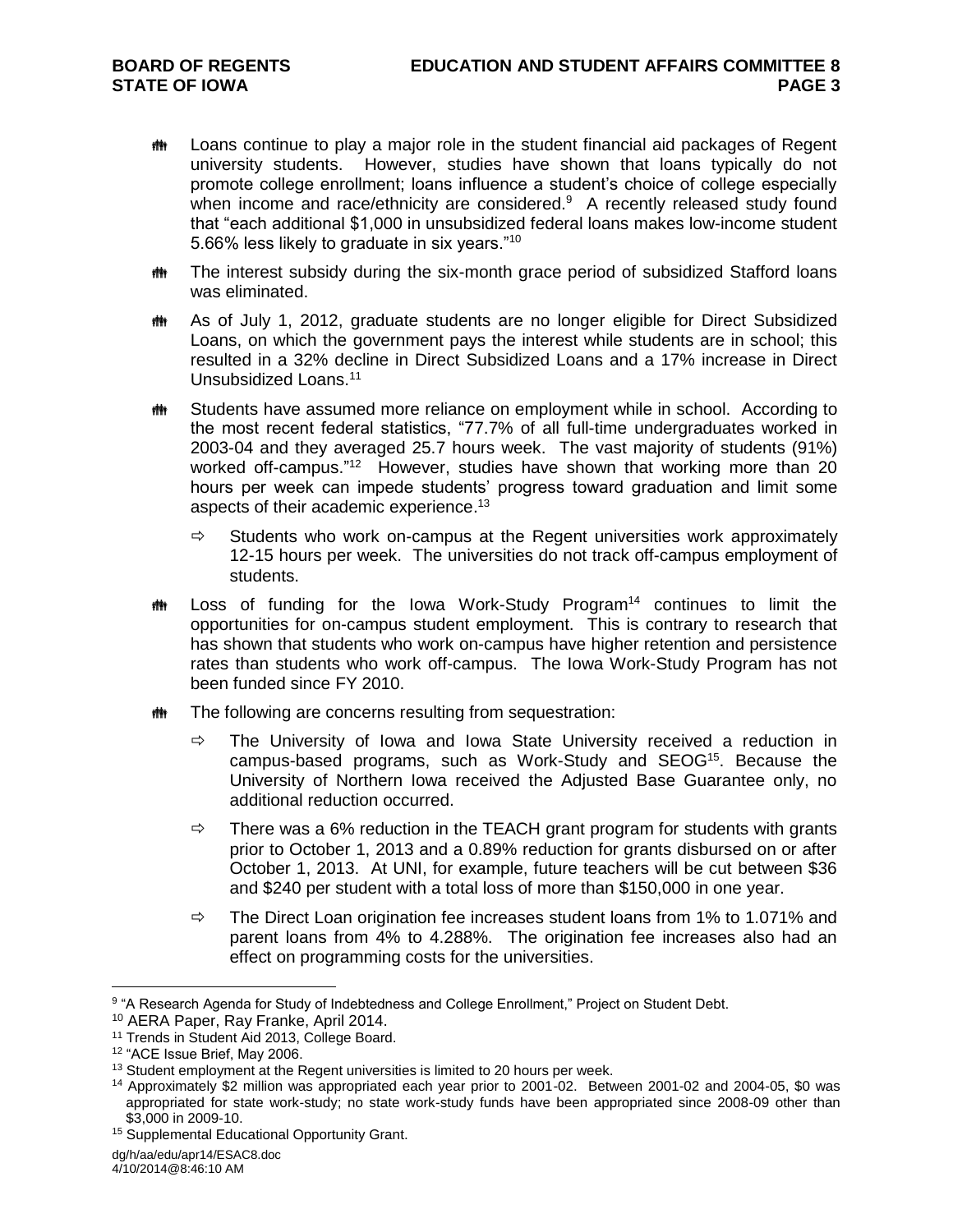- $\Rightarrow$  The Iraq-Afghanistan Service Grants were reduced by 10%. The maximum award for 2013-14 was \$5,645; after the reduction, the maximum award was \$5,080.50.
- **##** In 2011-12, approximately 91% of lowa need-based state grants were awarded to students attending private, not-for-profit and private, for-profit institutions which makes Iowa unique among the other states.<sup>16</sup>
- **##** Although the maximum Pell Grant is the most frequently cited grant program, only about 28% of recipients currently qualify for the maximum. 17 In 2012-13, the maximum Pell Grant award was \$5,550; the average national Pell Grant award was \$3,650. At the Regent universities, the average Pell Grant award was \$3,669.

The Student Financial Aid Report addresses the Board of Regents Strategic Plan priorities of "access, affordability, and student success; and "educational excellence and impact" and Goal #1 – "lowa's public universities shall be affordable to all academically qualified lowa residents."

#### **Highlights:**

| <b>Regent Total</b> | <b>Federal</b> | <b>State</b> | <b>Institutional</b> | <b>Other</b> | <b>Total</b>  |
|---------------------|----------------|--------------|----------------------|--------------|---------------|
| Grants/Scholarships |                |              |                      |              |               |
| 2011-12             | \$66,581,425   | \$5,738,066  | \$181,617,278        | \$51,112,128 | \$305,048,897 |
| 2012-13             | \$66,069,610   | \$6,061,287  | \$190,331,607        | \$56,402,743 | \$318,865,247 |
| Loans               |                |              |                      |              |               |
| 2011-12             | \$453,061,240  | \$0          | \$1,867,460          | \$35,083,687 | \$490,012,387 |
| 2012-13             | \$440,114,276  | \$0          | \$1,706,846          | \$38,726,934 | \$480,548,056 |
| Employment          |                |              |                      |              |               |
| 2011-12             | \$42,166,168   | \$0          | \$155,896,116        | \$9,438      | \$198,071,722 |
| 2012-13             | \$39,823,506   | \$0          | \$159,010,149        | \$11,197     | \$198,844,852 |
| <b>Grand Total</b>  |                |              |                      |              |               |
| 2011-12             | \$561,808,833  | \$5,738,066  | \$339,380,854        | \$86,205,253 | \$993,133,006 |
| 2012-13             | \$546,007,392  | \$6,061,287  | \$351,048,602        | \$95,140,874 | \$998,258,155 |

#### **STUDENT FINANCIAL AID SUMMARY BY TYPE AND FUNDING SOURCE 2011-12 to 2012-13**

- $\textcircled{}$  Grants/Scholarships. In 2012-13, a total of \$318,865,247 (31.9%) was awarded in the form of grants and scholarships; this is an increase of \$13,816,350 (+4.5%) from the prior year. Of the total grants and scholarships awarded in 2012-13, 59.7% came from institutional funds; 20.7% came from federal funds; 17.7% came from other funds; and 1.9% came from state funds.
- $\diamond$  Employment. In 2012-13, a total of \$198,844,852 (19.9%) was awarded in the form of on-campus employment; this is an increase of \$733,130 (+0.4%) from the prior year. Of the total amount awarded in 2012-13, 80.0% came from institutional funds; 20.0% came from federal funds; and less than 0.01% came from other funds.

<sup>16</sup> NASSGAP, 2011-12.

dg/h/aa/edu/apr14/ESAC8.doc <sup>17</sup> Trends in Student Aid 2013, College Board.

<sup>4/10/2014@8:46:10</sup> AM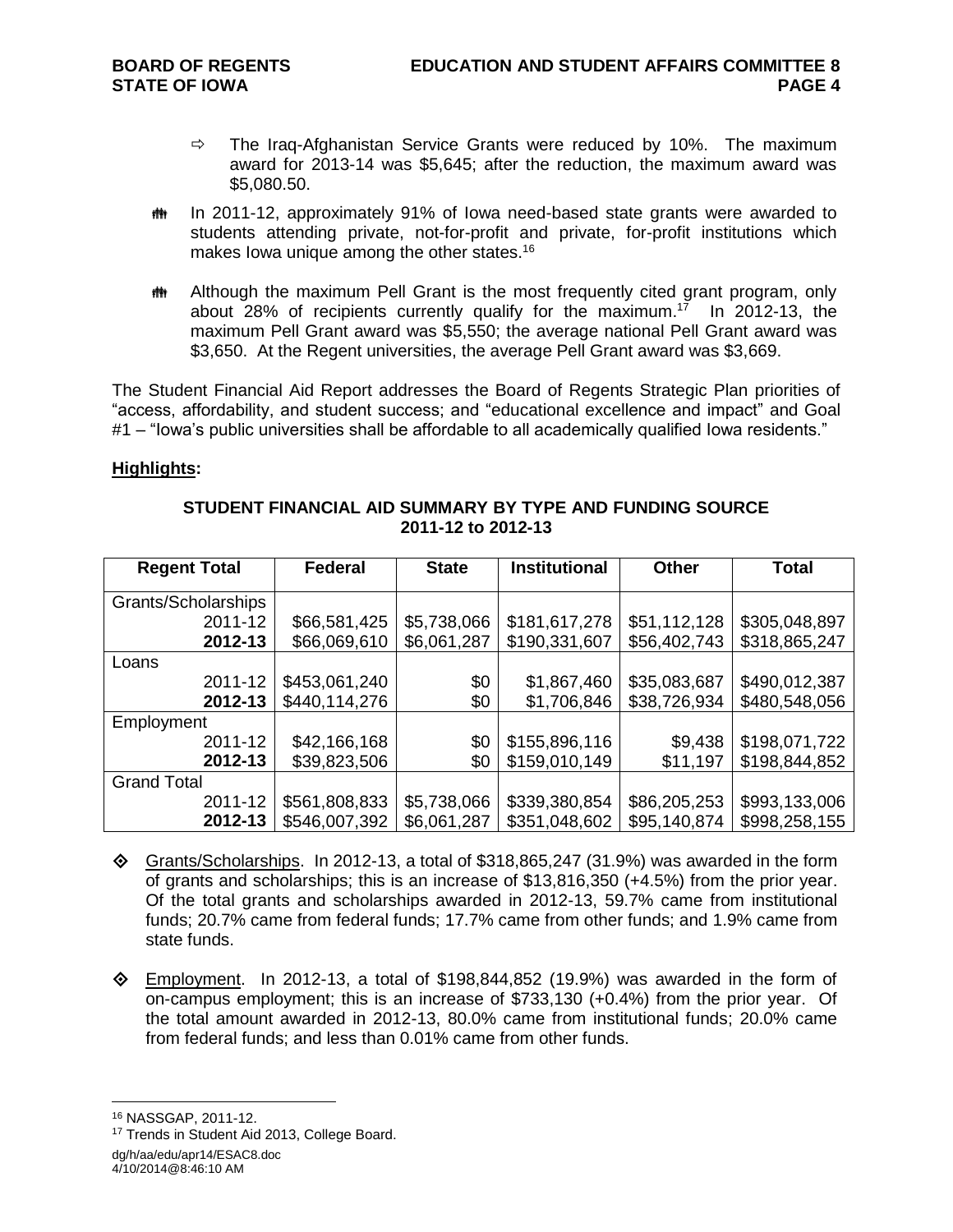$\Diamond$  Loans. In 2012-13, a total of \$480,548,056 (48.2%) was awarded in the form of loans; this is a decrease of \$9,464,331 (-1.9%) from the prior year. Of the total loans awarded in 2012-13, 91.6% came from federal funds; 0.0% came from state funds; 8.1% came from other funds; and 0.3% came from institutional funds.

Between 2011-12 and 2012-13, the following changes occurred in student financial aid by **funding source**.

- $\diamond$  Federal funds decreased by \$15,801,441 (-2.8%).
- $\diamond$  State funds increased by \$323,221 (+5.6%).
- $\lozenge$  Institutional funds increased by \$11,667,748 (+3.4%).
- Other funds, such as private grants and scholarships, increased by \$8,935,621 (+10.4%).

|              | Federal       | <b>State</b> | <b>Institutional</b> | <b>Other</b> | Total         |
|--------------|---------------|--------------|----------------------|--------------|---------------|
| 2011-12      |               |              |                      |              |               |
| Amount &     | \$561,808,833 | \$5,738,066  | \$339,380,854        | \$86,205,253 | \$993,133,006 |
| % Change     | $(-0.8%)$     | (+18.7%)     | (+7.6%)              | (+9.0%)      | (+2.8%)       |
| Awards &     | 106,320       | 1,845        | 80,621               | 23,111       | 211,897       |
| % Change     | (-2.4%)       | (-32.0%)     | $(+6.0\%)$           | $(+9.8%)$    | $(+1.5%)$     |
| Avg. Award & | \$5,284       | \$3,110      | \$4,209              | \$3,730      | \$4,686       |
| % Change     | $(+1.6%)$     | (+39.6%)     | $(+1.9\%)$           | $(-0.7%)$    | $(+1.3%)$     |
| 2012-13      |               |              |                      |              |               |
| Amount &     | \$546,007,392 | \$6,061,287  | \$351,048,602        | \$95,140,874 | \$998,258,155 |
| % Change     | (-2.8%)       | (+5.6%)      | $(+1.5%)$            | $(+10.4%)$   | (+0.5%)       |
| Awards &     | 98,907        | 1,887        | 83,342               | 24,308       | 208,444       |
| % Change     | (-7.0%)       | $(+2.3%)$    | $(+3.4\%)$           | $(+5.2%)$    | (-1.6%)       |
| Avg. Award & | \$5,550       | \$3,212      | \$4,212              | \$3,913      | \$4,789       |
| % Change     | $+4.5\%$      | $(+3.3\%)$   | $(+0.1\%)$           | $(+4.9%)$    | $(+2.2%)$     |

### **TOTAL STUDENT FINANCIAL AID BY FUNDING SOURCE 2011-12 to 2012-13**

Between 2011-12 and 2012-13, the following changes occurred in student financial aid by **funding type**.

- $\textcircled{}$  Grant/scholarship funds increased by \$13,816,350 (+4.5%).
- Employment funds increased by \$773,130 (+0.4%).
- $\diamond$  Loan funds decreased by \$9,464,331 (-1.9%).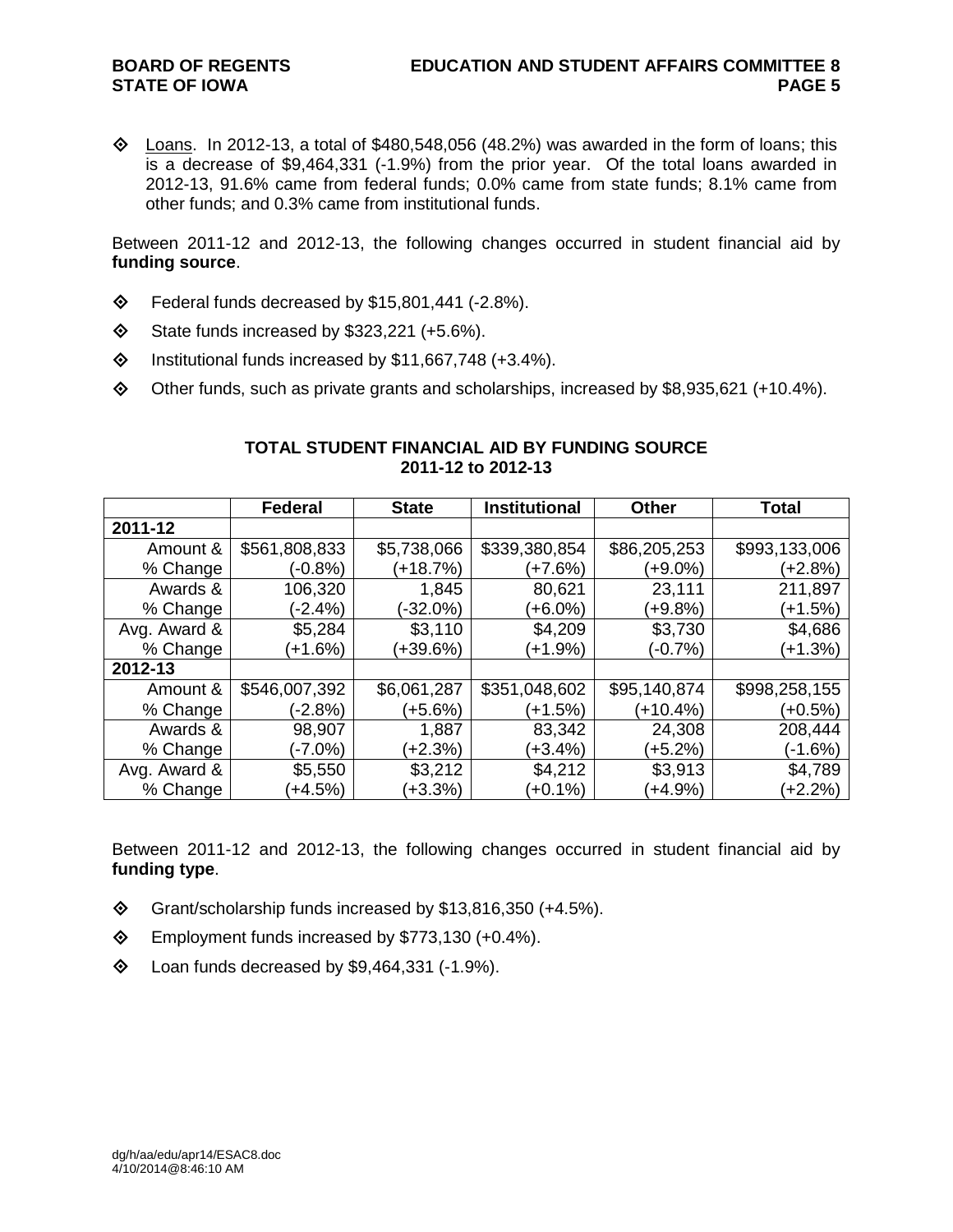|              | <b>Grants/Scholarships</b> | <b>Employment</b> | Loans         | Total         |
|--------------|----------------------------|-------------------|---------------|---------------|
| 2011-12      |                            |                   |               |               |
| Amount &     | \$305,048,897              | \$198,071,722     | \$490,012,387 | \$993,133,006 |
| % Change     | $(+6.2%)$                  | (+2.8%)           | (+0.8%)       | (+2.8%)       |
| Awards &     | 91,991                     | 35,499            | 84,407        | 211,897       |
| % Change     | $+0.5%$                    | (+4.5%)           | $(+1.4%)$     | (+1.5%)       |
| Avg. Award & | \$3,316                    | \$5,579           | \$5,805       | \$4,686       |
| % Change     | $(+5.7%)$                  | $(-1.7%)$         | (-0.6%)       | $(+1.3%)$     |
| 2012-13      |                            |                   |               |               |
| Amount &     | \$318,865,247              | \$198,844,852     | \$480,548,056 | \$998,258,155 |
| % Change     | $(+4.5%)$                  | (+0.4%)           | (-1.9%)       | $(+0.5%)$     |
| Awards &     | 94,935                     | 35,158            | 78,351        | 208,444       |
| % Change     | $(+3.2\%)$                 | $(-1.0\%)$        | (-7.2%)       | (-1.6%)       |
| Avg. Award & | \$3,358                    | \$5,655           | \$6,133       | \$4,789       |
| % Change     | $+1.3%$                    | $(+1.4%)$         | $(+5.7%)$     | $(+2.2%)$     |

#### **TOTAL STUDENT FINANCIAL AID BY FUNDING TYPE 2011-12 to 2012-13**

- $\Diamond$  Undergraduate Aid. In 2012-13, a total of \$651,242,996 was awarded to undergraduates at the Regent universities; this is an increase of \$13,545,764 (+2.1%) from the prior year. Undergraduate aid represents 65.2% of the total financial aid awarded in 2012-13.
	- **##** Of the total amount awarded to undergraduates, 57.0% came from federal funds, 0.8% came from state funds, 30.4% came from institutional funds, and 11.8% came from other funds.
	- $m$  In 2012-13, a total of \$251,353,865 (38.6%) was awarded in the form of grants and scholarships; this is an increase of \$14,625,559 (+6.2%) from the prior year.
	- $m$  In 2012-13, a total of \$55,110,833 (8.5%) was awarded in the form of on-campus employment; this is an increase of \$2,971,736 (+5.7%) from the prior year.
	- $m$  In 2012-13, a total of \$344,778,298 (52.9%) was awarded in the form of loans; this is a decrease of \$4,051,531 (-1.2%) from the prior year.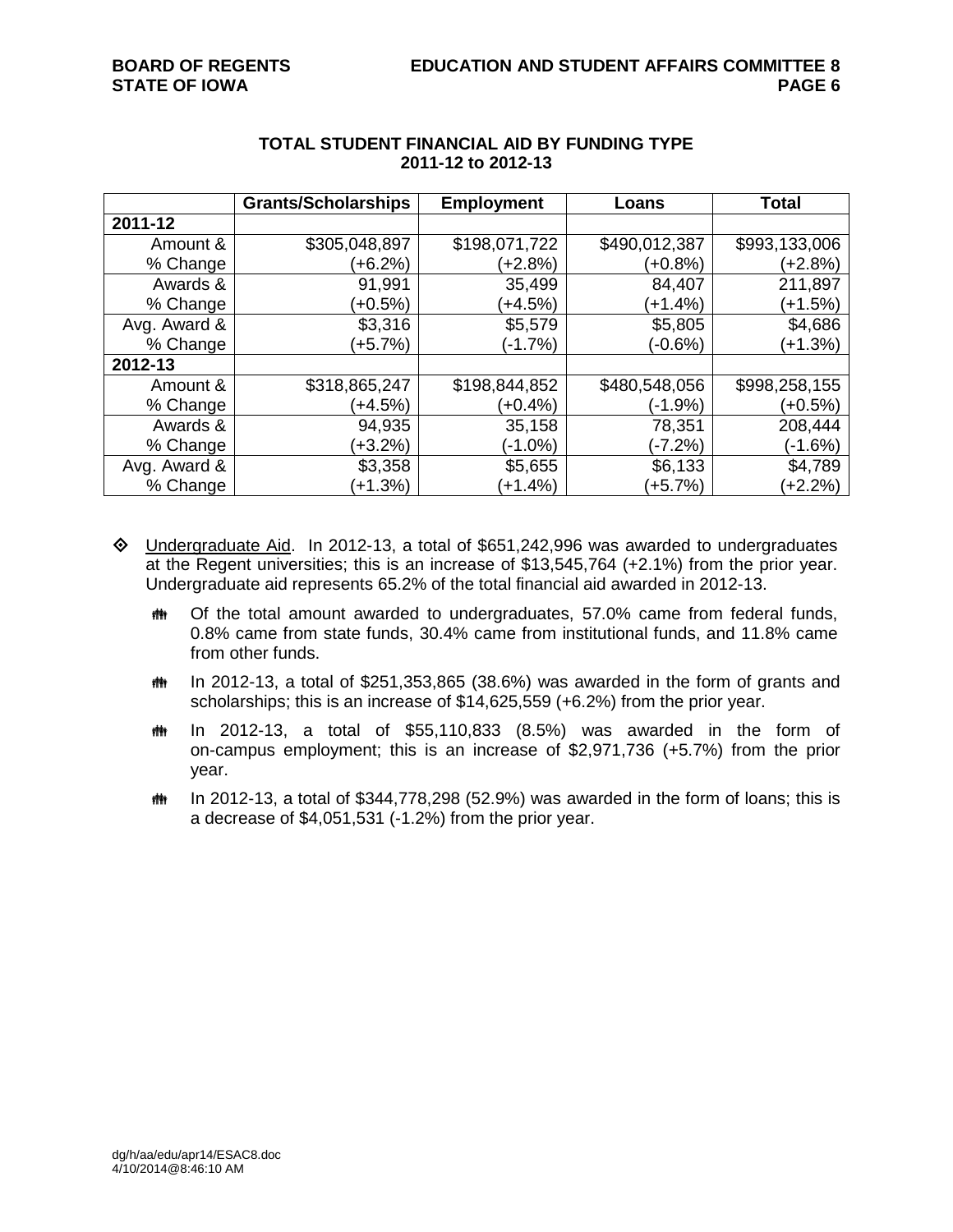|              | <b>Federal</b> | <b>State</b> | <b>Institutional</b> | <b>Other</b> | <b>Total</b>  |
|--------------|----------------|--------------|----------------------|--------------|---------------|
| 2011-12      |                |              |                      |              |               |
| Amount &     | \$379,155,384  | \$4,858,347  | \$183,940,693        | \$69,742,808 | \$637,697,232 |
| % Change     | $(-0.5%)$      | $(+19.5%)$   | (+11.2%)             | (+8.8%)      | (+3.7%)       |
| Awards &     | 88,658         | 1,497        | 60,679               | 19,838       | 170,672       |
| % Change     | $(-2.6%)$      | $(-38.5%)$   | $(+8.4%)$            | (+12.3%)     | (+2.1%)       |
| Avg. Award & | \$4,276        | \$3,245      | \$3,031              | \$3,515      | \$3,736       |
| % Change     | $+2.2%$        | $(+49.8\%)$  | $(+3.3%)$            | $(-3.1\%)$   | (+1.5%)       |
| 2012-2013    |                |              |                      |              |               |
| Amount &     | \$371,395,940  | \$5,318,441  | \$197,547,828        | \$76,980,787 | \$651,242,996 |
| % Change     | $(-2.0\%)$     | (+9.5%)      | (+7.4%)              | (+10.4%)     | (+2.1%)       |
| Awards &     | 86,674         | 1,580        | 64,830               | 20,947       | 174,031       |
| % Change     | $(-2.2%)$      | $(+5.5%)$    | $(+6.8%)$            | $(+5.6%)$    | (+2.0%)       |
| Avg. Award & | \$4,284        | \$3,366      | \$3,047              | \$3,675      | \$3,742       |
| % Change     | $+0.2%$        | $(+3.7%)$    | $(+0.5%)$            | $(+4.6%)$    | $(+0.2\%)$    |

#### **TOTAL UNDERGRADUATE FINANCIAL AID BY FUNDING SOURCE 2011-12 to 2012-13**

- **##** In 2012-13, of the total amount awarded to undergraduates, 38.6% was in the form of grants/scholarships, 8.5% was in the form of employment, and 52.9% was in the form of loans.
	- $\Rightarrow$  The average financial aid award to undergraduate students at the Regent universities was \$3,742, which represents an increase of \$6 (+0.2%) from the prior year.
	- $\Rightarrow$  The average undergraduate grant/scholarship award was \$3,110, which represents an increase of \$34 (+1.1%) from the prior year.
	- $\Rightarrow$  The average undergraduate loan award was \$4,929, which represents an increase of \$22 (+0.4%) from the prior year.
	- $\Rightarrow$  The average undergraduate employment award was \$2,368, which represents an increase of \$67 (+2.9%) from the prior year.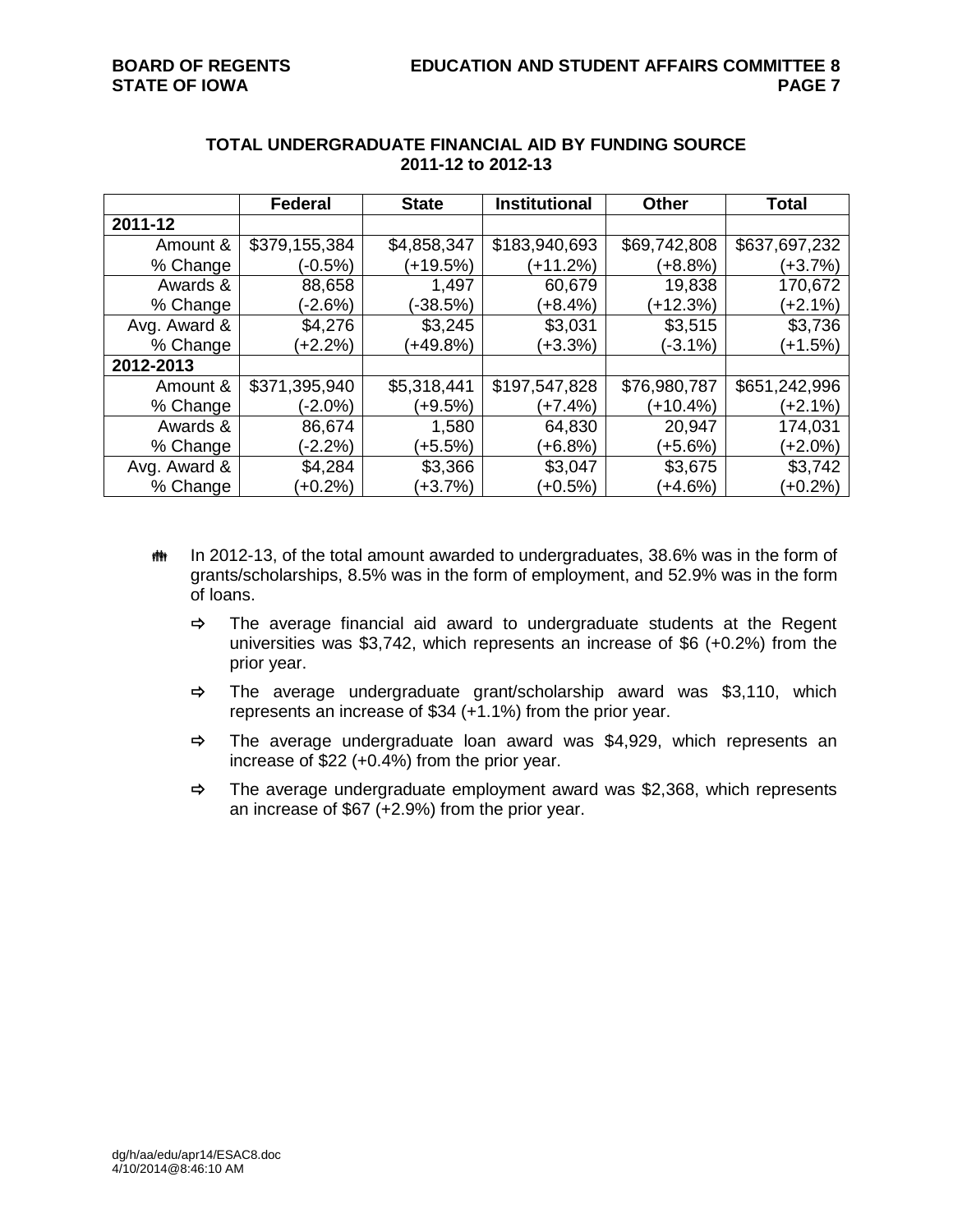|              | <b>Grants/Scholarships</b> | <b>Employment</b> | Loans         | <b>Total</b>  |
|--------------|----------------------------|-------------------|---------------|---------------|
| 2011-12      |                            |                   |               |               |
| Amount &     | \$236,728,306              | \$52,139,097      | \$348,829,829 | \$637,697,232 |
| % Change     | (+6.2%)                    | $(+4.3%)$         | (+2.1%)       | (+3.7%)       |
| Awards &     | 76,939                     | 22,650            | 71,083        | 170,672       |
| % Change     | $(+0.8\%)$                 | $+7.2%$           | $(+2.1\%)$    | $(+2.1%)$     |
| Avg. Award & | \$3,076                    | \$2,301           | \$4,907       | \$3,736       |
| % Change     | (+5.4%)                    | $(-2.7%)$         | $(-0.1\%)$    | $(+1.5%)$     |
| 2012-13      |                            |                   |               |               |
| Amount &     | \$251,353,865              | \$55,110,833      | \$344,778,298 | \$651,242,996 |
| % Change     | (+6.2%)                    | (+5.7%)           | (-1.2%)       | (+2.1%)       |
| Awards &     | 80,815                     | 23,272            | 69,944        | 174,031       |
| % Change     | $(+5.0\%)$                 | $(+2.7%)$         | $(-1.6%)$     | $(+2.0\%)$    |
| Avg. Award & | \$3,110                    | \$2,368           | \$4,929       | \$3,742       |
| % Change     | $(+1.1\%)$                 | $(+2.9\%)$        | $(+0.4%)$     | $(+0.2%)$     |

### **UNDERGRADUATE STUDENT FINANCIAL AID BY FUNDING TYPE 2011-12 to 2012-13**

- $\Diamond$  The national average financial aid to undergraduate students who received aid in 2012-13 was \$13,730.<sup>18</sup> The national average financial aid to undergraduate students in public four-year institutions was \$11,200 in 2011-12.<sup>19</sup> In 2012-13, the average financial aid to Regent university undergraduate students who received aid was  $$13,631^{20}$  which was an increase of \$738 (+5.7%) from the prior year.
	- $m$  In 2012-13, there were 47,424 undergraduates<sup>21</sup> who received some type of financial aid at the Regent universities which was a decrease of 1,486 students (-3.0%) from the prior year. Of the total number of undergraduates who received aid, 79.9% received some type of grant/scholarship; 69.6% received some type of loan;<sup>22</sup> and 39.4% received some type of employment aid.
	- **##** The national average grant/scholarship award to undergraduate students in 2012-13 was \$7,190.<sup>15</sup> The national average grant/scholarship award to undergraduate students in public four-year institutions was \$6,200 in 2011-12.<sup>19</sup> In 2012-13, the average grant/scholarship award to Regent university undergraduate students was \$6,633 which was an increase of \$45 (+0.7%) from the prior year.
	- **##** The national average loan award to undergraduate students in public four-year institutions was \$7,100 in 2011-12.<sup>19</sup> In 2012-13, the average loan award to Regent university undergraduate students was  $$7,760^{23}$  which was an increase of  $$87$ (+1.1%) from the prior year.
	- **##** The national average work-study award to undergraduate students in public four-year institutions was \$2,400 in 2007-08 $^{24}$ . In 2012-13, the average employment award to Regent university undergraduate students was \$2,698 which was an increase of \$138 (+5.4%) from the prior year.

<sup>18</sup> Trends in Student Aid 2013, College Board.

<sup>19</sup> NPSAS 12.

<sup>&</sup>lt;sup>20</sup> Student College Aid Commission survey data, 2012-13; unduplicated count of students.

<sup>&</sup>lt;sup>21</sup> This is an unduplicated headcount.

<sup>&</sup>lt;sup>22</sup> This includes PLUS; it is 67.6% without PLUS.

 $23$  Loan amounts exclude PLUS. If PLUS loans are included, the average loan award is \$10,445.

<sup>24</sup> NPSAS, 2007-08.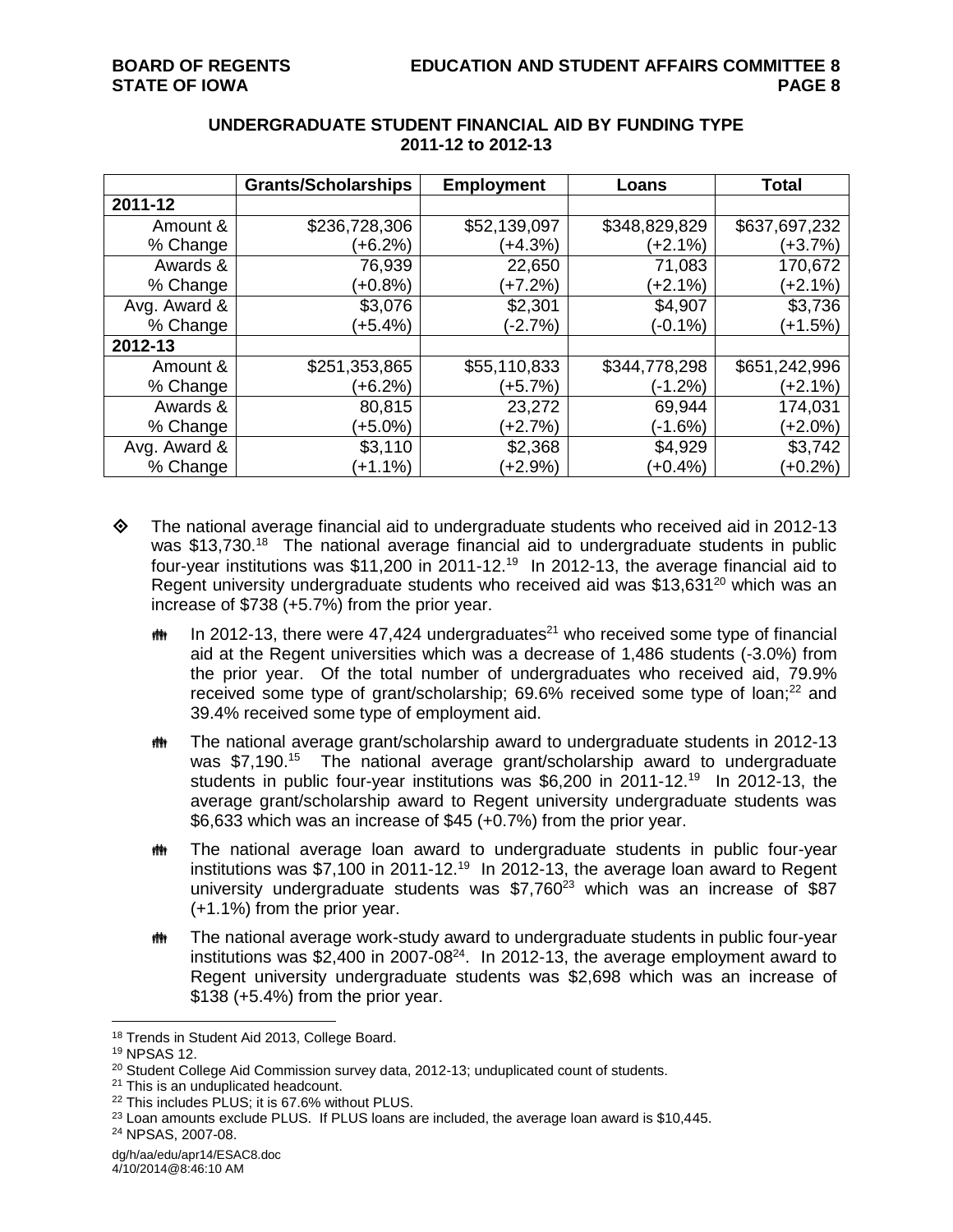- ◆ Graduating Seniors Without Debt.<sup>25</sup> Nationally, 43% of graduating seniors in 2011-12 graduated without debt from public four-year institutions.<sup>26</sup>
	- th In 2012-13, 39.0% (41.0% in 2011-12) of all graduating seniors at SUI graduated without debt; 31.0% (32.0% in 2011-12) of graduating seniors who were Iowa residents graduated without debt.
	- At ISU, 35.5% (32.1% in 2011-12) of all graduating seniors graduated without debt; 27.5% (26.3% in 2011-12) of graduating seniors who were Iowa residents graduated without debt.
	- **##** At UNI, 23.7% (23.5% in 2011-12) of all graduating seniors graduated without debt; 22.4% (22.4% in 2011-12) of graduating seniors who were Iowa residents graduated without debt.
- $\Diamond$  Debt Upon Graduation. The national average indebtedness for those graduating with debt from public four-year institutions was \$25,500 in 2011-12.<sup>27</sup> The national average need-based indebtedness for those graduating with debt from four-year public institutions was \$11,653 in 2007-08. 28

|                                                    | 2011-12  | 2012-13  |
|----------------------------------------------------|----------|----------|
| <b>University of lowa</b>                          |          |          |
| Average indebtedness                               | \$26,296 | \$27,304 |
| Average indebtedness for lowa residents            | \$25,415 | \$26,351 |
| Average need-based indebtedness                    | \$11,845 | \$12,323 |
| Average need-based indebtedness for lowa residents | \$11,752 | \$12,135 |
|                                                    |          |          |
| <b>Iowa State University</b>                       |          |          |
| Average indebtedness                               | \$29,573 | \$29,458 |
| Average indebtedness for lowa residents            | \$28,940 | \$28,787 |
| Average need-based indebtedness                    | \$13,947 | \$13,844 |
| Average need-based indebtedness for lowa residents | \$13,899 | \$13,876 |
|                                                    |          |          |
| <b>University of Northern lowa</b>                 |          |          |
| Average indebtedness                               | \$23,575 | \$23,151 |
| Average indebtedness for lowa residents            | \$23,496 | \$23,133 |
| Average need-based indebtedness                    | \$12,639 | \$12,769 |
| Average need-based indebtedness for lowa residents | \$12,560 | \$12,755 |

### **AVERAGE INDEBTEDNESS FOR THOSE GRADUATING WITH DEBT 2010-11 to 2012-13**

 $\overline{a}$ 

dg/h/aa/edu/apr14/ESAC8.doc 4/10/2014@8:46:10 AM

 $25$  The debt load for students is based on debt incurred while attending one of the Regent universities.

<sup>26</sup> *Trends in Student Aid 2013, College Board*.

<sup>27</sup> *Student Debt and the Class of 2012*.

<sup>28</sup> NPSAS, 2011-12.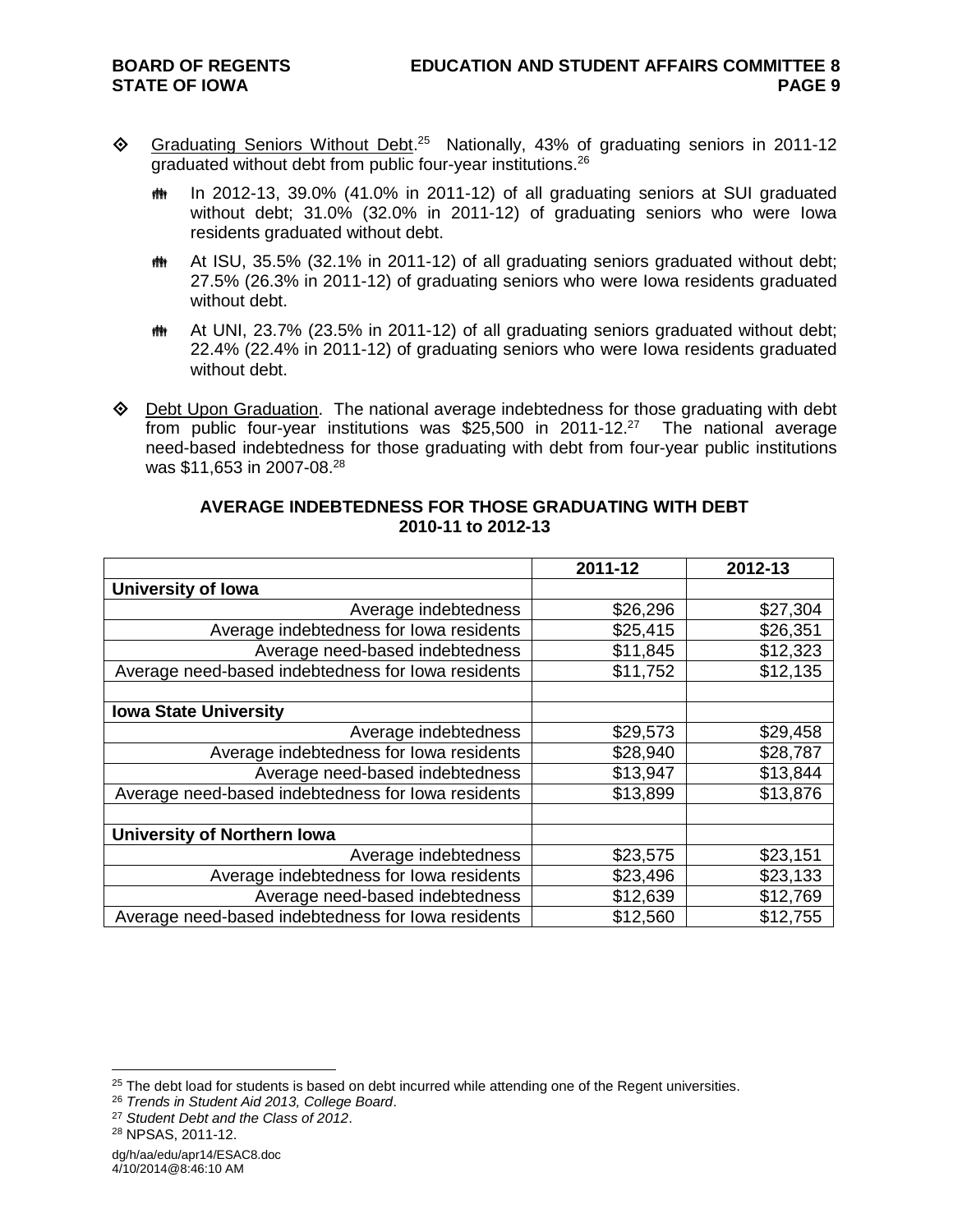- ♦ Default Rates.<sup>29</sup> The Higher Education Opportunity Act of 2009 created a new calculation of cohort default rates. It extended the time from a two-year to a three-year cohort. The FY 2010 three-year national cohort default rate was 14.7%. The three-year default rate for the state of Iowa was 18.4%. The national three-year default rate for public four-year institutions was 9.3%. In FY 2009, the national three-year default rate was 13.4%; for the state of Iowa, it was 16.6%; and for public four-year institutions, it was 7.9%.
	- **##** For the University of Iowa, the FY 2010 three-year default rate was 4.1%; for FY 2009, it was 2.9%.
	- **##** For Iowa State University, the FY 2010 three-year default rate was 5.4%; for FY 2009, it was 4.0%
	- **##** For the University of Northern Iowa, the FY 2010 three-year default rate was 4.0%; for FY 2009, it was 4.2%. 28
- $\diamond$  Institutional Aid. Board of Regents Strategic Plan has identified a target related to institutional aid. "The amount of student financial aid provided by the institutions for undergraduate resident students who demonstrate need will increase by 3% by 2016, using state appropriations and other allowable revenues."

|            | Undergraduate | <b>Graduate &amp; Professional</b> | Total        |
|------------|---------------|------------------------------------|--------------|
|            |               |                                    |              |
| 2011-12    |               |                                    |              |
| <b>SUI</b> | \$46,375,890  | \$29,687,110                       | \$76,063,000 |
| <b>ISU</b> | \$56,778,154  | \$12,825,981                       | \$69,604,135 |
| UNI        | \$12,824,284  | \$1,981,533                        | \$14,805,817 |
|            |               |                                    |              |
| 2012-13    |               |                                    |              |
| <b>SUI</b> | \$54,811,305  | \$31,156,734                       | \$85,968,039 |
| <b>ISU</b> | \$62,333,531  | \$13,409,185                       | \$75,742,716 |
| <b>UNI</b> | \$12,862,953  | \$1,879,877                        | \$14,742,830 |
|            |               |                                    |              |

#### **INSTITUTIONAL AID<sup>30</sup> BY INSTITUTION AND EDUCATIONAL LEVEL 2011-12 to 2012-13**

- $\Leftrightarrow$  The table on the following page describes the distribution of institutional aid to undergraduates who demonstrated need in 2012-13. There were 14,776 Iowa residents who demonstrated need; this is an increase of 654 students (+4.6%) from the prior year. Iowa residents who demonstrated need received \$41,037,980; this was an increase of \$2,303,565 (+5.9%) from the prior year.
	- At SUI, 56.9% of all undergraduates who received institutional aid demonstrated need; 47.6% of those who demonstrated need were Iowa residents. Approximately 72% of all undergraduate institutional aid was awarded to students who demonstrated need; 35% of those funds were awarded to Iowa residents who demonstrated need.

<sup>29</sup> Source: U.S. Department of Education.

<sup>&</sup>lt;sup>30</sup> Funds distributed through the Student Financial Aid Department.

dg/h/aa/edu/apr14/ESAC8.doc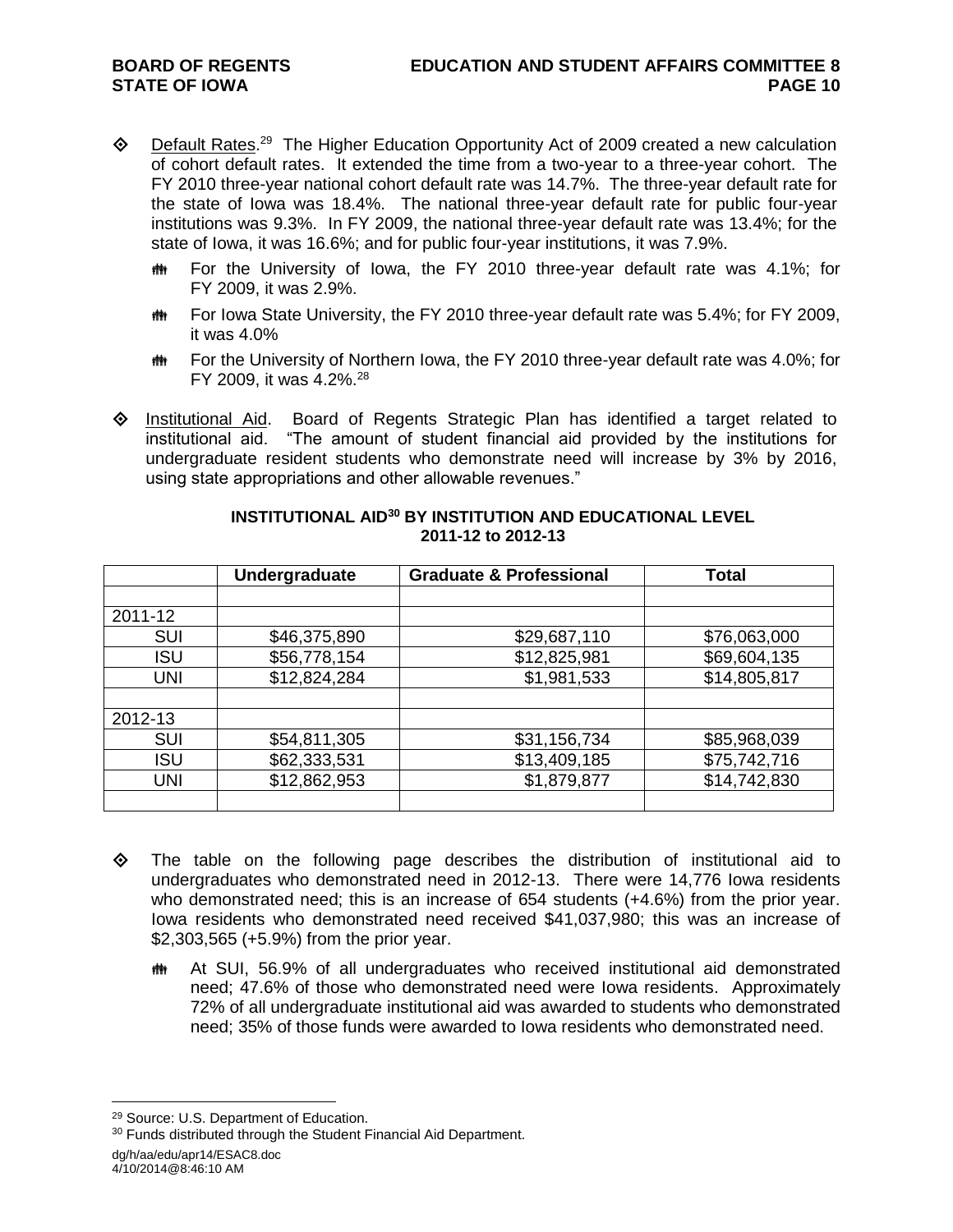- At ISU, approximately 74% of all undergraduates who received institutional aid demonstrated need; 66% of those who demonstrated need were Iowa residents. Approximately 74% of all undergraduate institutional aid was awarded to students who demonstrated need; 42% of those funds were awarded to Iowa residents who demonstrated need.
- **##** At UNI, approximately 85% of all undergraduates who received institutional aid demonstrated need; 92% of those who demonstrated need were Iowa residents. Approximately 82% of all undergraduate institutional aid was awarded to students who demonstrated need; 76% of those funds were awarded to Iowa residents who demonstrated need.

#### **UNDERGRADUATE INSTITUTIONAL AID BY INSTITUTION, NEED, AND RESIDENCE 2011-2012 to 2012-2013**

|                                    | <b>SUI</b>               | <b>ISU</b>                | <b>UNI</b>               | <b>TOTAL</b>              |
|------------------------------------|--------------------------|---------------------------|--------------------------|---------------------------|
| 2011-12                            |                          |                           |                          |                           |
| Demonstrated Need Total            | \$33,956,939<br>(4, 497) | \$41,517,526<br>(10, 691) | \$10,670,944<br>(4, 556) | \$86,145,409<br>(19, 744) |
| <b>Resident</b>                    | \$13,460,286<br>(2, 295) | \$17,670,539<br>(7,694)   | \$7,603,590<br>(4, 133)  | \$38,734,415<br>(14, 122) |
| Nonresident                        | \$20,496,653             | \$23,846,987              | \$3,067,354              | \$47,410,994              |
|                                    |                          |                           |                          |                           |
| Did Not Demonstrate Need Total     | \$12,418,949<br>(2,870)  | \$15,260,628<br>(3,965)   | \$2,153,340<br>(777)     | \$29,832,917<br>(7,612)   |
| <b>Resident</b>                    | \$2,005,431<br>(634)     | \$3,696,352<br>(2,044)    | \$1,732,420<br>(691)     | \$7,434,203<br>(3, 369)   |
| Nonresident                        | \$10,413,518             | \$11,564,276              | \$420,920                | \$22,398,714              |
|                                    |                          |                           |                          |                           |
| Total Undergrad. Institutional Aid | \$46,375,890             | \$56,778,154              | \$12,824,284             | \$115,978,328             |
| 2012-13                            |                          |                           |                          |                           |
| <b>Demonstrated Need Total</b>     | \$39,360,808<br>(4,504)  | \$45,880,745<br>(11,908)  | \$10,555,177<br>(4, 413) | \$95,796,280<br>(20, 825) |
| <b>Resident</b>                    | \$13,575,426<br>(2, 144) | \$19,480,911<br>(8, 550)  | \$7,981,643<br>(4,082)   | \$41,037,980<br>(14, 776) |
| Nonresident                        | \$25,785,382             | \$26,399,834              | \$2,573,534              | \$54,758,300              |
|                                    |                          |                           |                          |                           |
| Did Not Demonstrate Need Total     | \$15,450,497<br>(2, 485) | \$16,452,786<br>(4, 287)  | \$2,307,776<br>(805)     | \$34,211,059<br>(7, 577)  |
| <b>Resident</b>                    | \$3,596,310<br>(498)     | \$3,713,462<br>(2, 169)   | \$1,786,977<br>(700)     | \$9,096,749<br>(3, 367)   |
| Nonresident                        | \$11,854,187             | \$12,739,324              | \$520,799                | \$25,114,310              |
|                                    |                          |                           |                          |                           |
| Total Undergrad. Institutional Aid | \$54,811,305             | \$62,333,531              | \$12,862,953             | \$130,007,789             |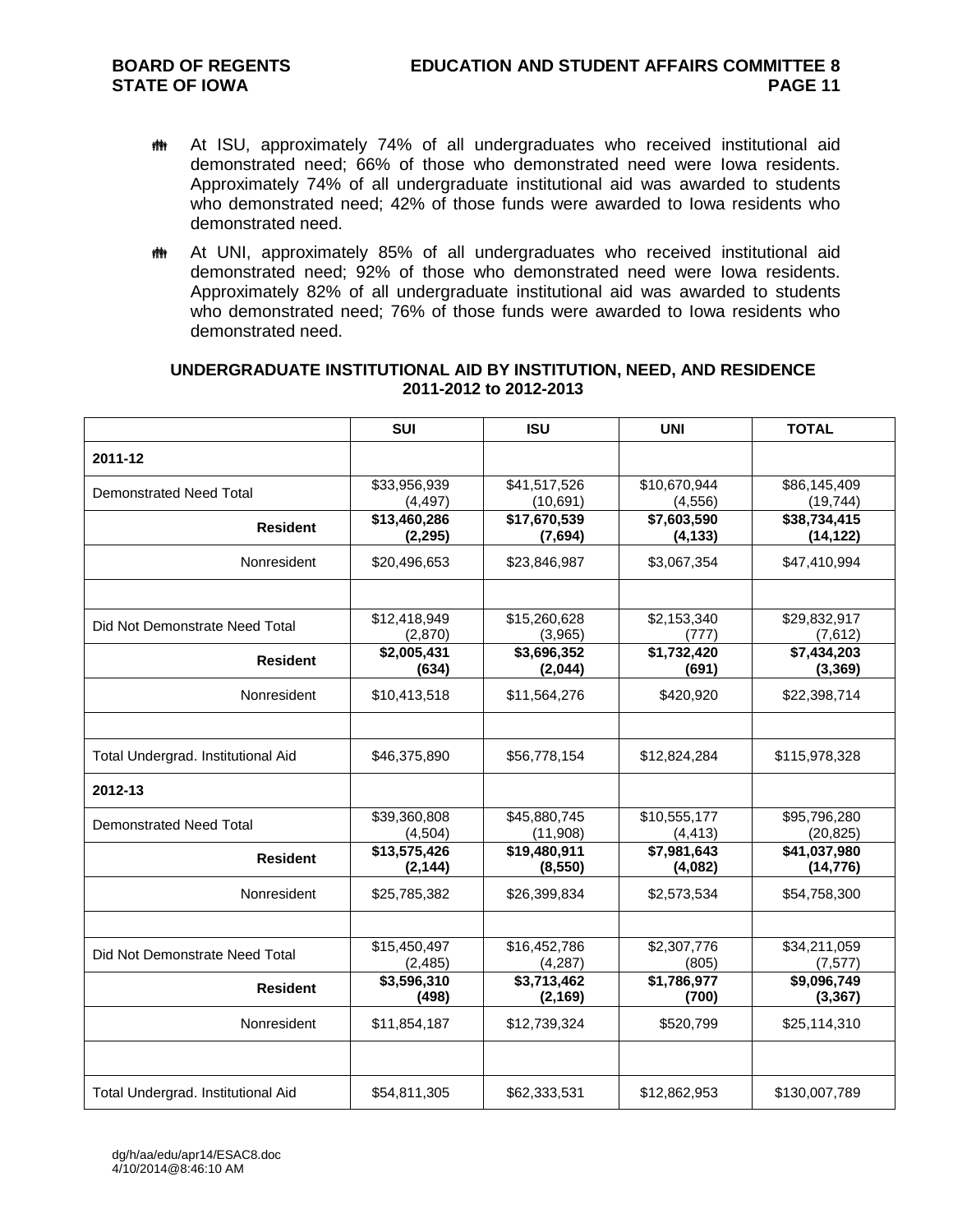The following statements apply to the three Regent universities.

#### **Student Financial Aid Awarding Philosophies.**

- $\diamond$  Federal, state, university, and private financial aid is awarded to as many students as possible who qualify and meet all required application priority dates and deadlines.
- $\diamond$  Students who demonstrate the greatest financial need will receive the most financial aid and will receive priority consideration for need-based grants and scholarships.
- $\diamond$  All financial aid combined cannot exceed the student's cost of attendance.

#### **Student Financial Aid Department Priorities.**

- $\Diamond$  Ensure that department priorities are consistent with university strategic plans, including providing access to those with financial need; enrolling well-qualified and prepared students; facilitating the enrollment of a diverse student population; recruitment of high achieving students; and awarding philosophies that promote persistence and timely graduation.
- $\Diamond$  Develop and implement financial literacy programs that help educate students about sound budgeting and spending practices.
- $\diamond$  Advocate at the federal and state levels for adequate and enhanced financial aid to help meet increasing higher education costs as well as related living expenses.
- $\diamond$  Develop university policies and procedures that comply with federal rules and regulations and state administrative codes.
- $\diamond$  Develop university policies and procedures that simplify and streamline the application for and delivery of all sources and types of financial aid.
- $\Leftrightarrow$  Make affordability and access a high priority and create opportunities to minimize and reduce annual student borrowing and debt upon graduation.

#### **Institutional Student Financial Aid Initiatives.**

- $\Leftrightarrow$  Maintaining and enhancing university financial aid websites that respond to parent and student needs.
- $\Diamond$  Maintaining and enhancing websites that allow prospective and currently enrolled students to assess accurately the net costs of attending Iowa public universities using a Net Price Calculator.
- $\diamond$  Enhancing efforts to respond to students who are applying for financial aid and have special financial circumstances.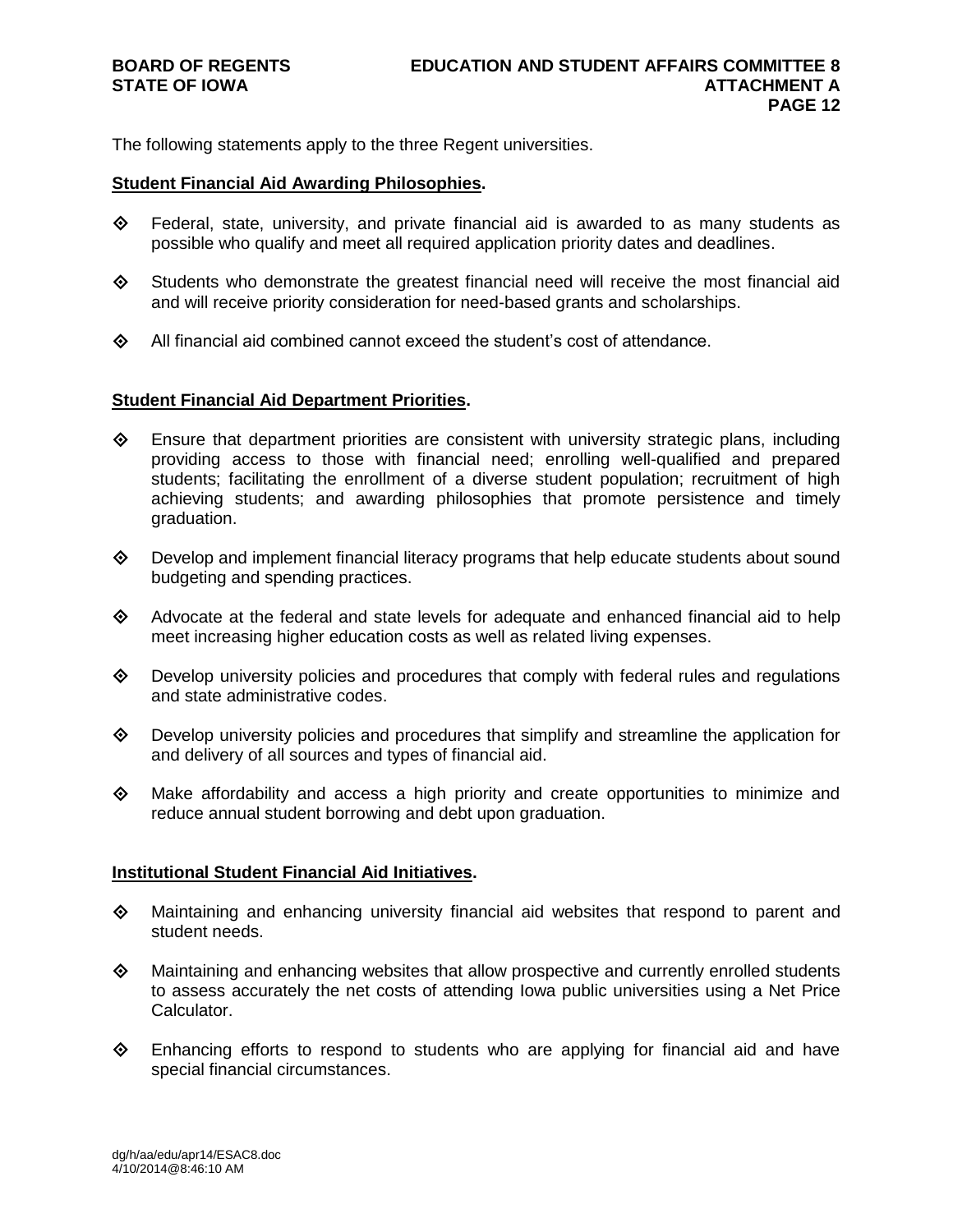# **STATE OF IOWA**

- Enhancing financial aid programs and analyzing their effectiveness for access and affordability.
- $\diamond$  Providing parents with relevant information about the federal PLUS loan and ensuring that private educational loans are loans of last resort. Providing additional counseling when informing students about private loans.
- Enhancing the federal financial aid shopping sheet to communicate net cost to parents and students.

#### **Institutional Concerns Related to Financial Aid.**

The following issues and concerns reflect requirements from the latest federal laws and regulations.

### **♦ Federal**

- **#\*** Determination of measurable outcomes of a new college rating system, including those related to:
	- $\Rightarrow$  Percent of enrolled undergraduate students receiving federal Pell Grants
	- $\Rightarrow$  Hours of continuous enrollment by semester
	- $\Rightarrow$  Amount of institutional dollars annually available for undergraduate scholarships and grants
	- $\Rightarrow$  Annual persistence rates for undergraduate students receiving Title IV federal financial aid
	- $\Rightarrow$  Annual transfer rates
	- $\Rightarrow$  Four and six year graduate rates
	- $\Rightarrow$  Average student debt upon graduation
	- $\Rightarrow$  Average placement rates and related average earnings
- $\ddot{\mathbf{m}}$  Reauthorization of the Higher Education Act issues, including but not limited to:
	- $\Rightarrow$  Timely and responsive federal program reviews
	- $\Rightarrow$  Allowable institutional charges that can be paid by Title IV funds
	- $\Rightarrow$  Federal needs analysis
		- Prior, prior year (two prior years)
		- FAFSA simplification
		- Simplified Needs Test
		- 1040 as a financial aid application
	- $\Rightarrow$  Federal Direct Loan program
		- Annual and aggregate loan limits
		- Loan proration
		- Loan repayment programs
	- $\Rightarrow$  Fully funded Federal Pell Grant, not subject to annual appropriations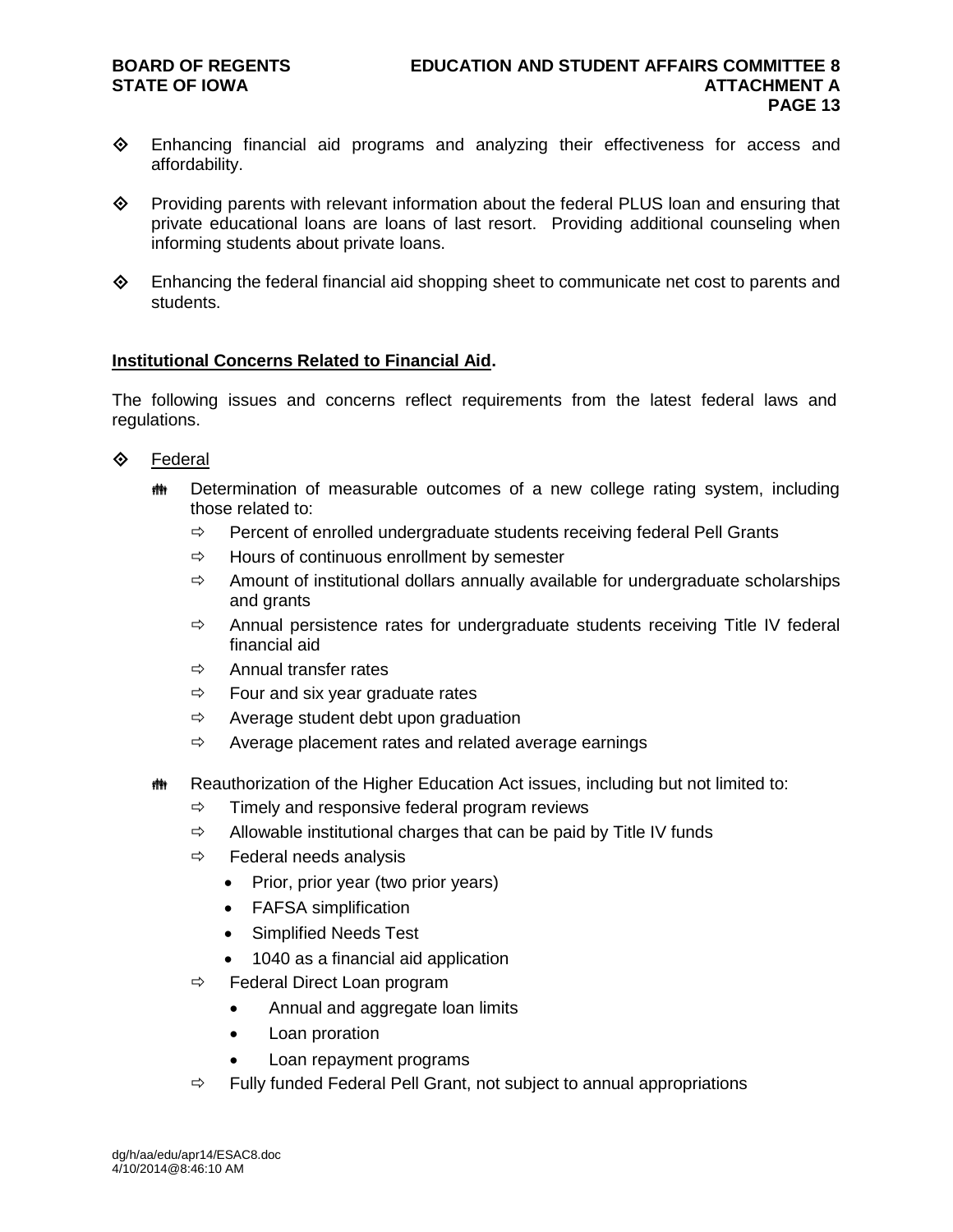- $\Rightarrow$  Continual authorization and increased appropriations for the federal campusbased programs (Work-Study, Perkins Loan, and SEOG)
- $\Rightarrow$  A new federal allocation formula for distribution of the federal campus-based programs
- **\*\*\*** Sequestration
	- $\Rightarrow$  Restored funding for the federal campus-based and TEACH Grant programs
	- $\Rightarrow$  Reversal of fee increases associated with the federal direct student loan and federal direct PLUS programs
	- $\Rightarrow$  Hold harmless the federal student aid programs from future sequestrations
- **tthe Other** 
	- $\Rightarrow$  Extending 2-year default rates to 3-year default rates, causing increased rates for all schools
	- $\Rightarrow$  Legislative consideration to eliminate in-school interest subsidies for undergraduate students
	- $\Rightarrow$  Legislative consideration that would eliminate or significantly reduce future federal Pell grants for eligible students
	- $\Rightarrow$  Legislative consideration that would eliminate or significantly reduce funding for the federal campus-based programs
	- $\Rightarrow$  Implementation of the new "150% limit" for subsidized federal direct student loans and related institutional reporting requirements
	- $\Rightarrow$  Complying with federal program integrity regulations, particularly those related to our institutional certificate programs (i.e. gainful employment programs) and those related to our out of state distance educational programs
- $\diamond$  State
	- **##** Additional reductions in the Iowa Grant and All Iowa Opportunity Scholarship programs
	- **## Continued zero funding of the Iowa Work-Study program**
	- **##** State authorization and full funding of the new need-based lowa Grant for resident undergraduates attending Iowa public universities
- $\diamond$  Institutional
	- **## Adequate staffing for the Office of Student Financial Aid**
	- Continue to evaluate, develop and enhance effective institutional financial literacy programs on campus, particularly for new first time and new transfer students
	- **## Other external demands related to accountability**
	- **## Responding to a new federal Higher Education Act**
	- **##** Collaborative efforts with institutional foundations for new and enhanced fund raising priorities for merit and need-based scholarship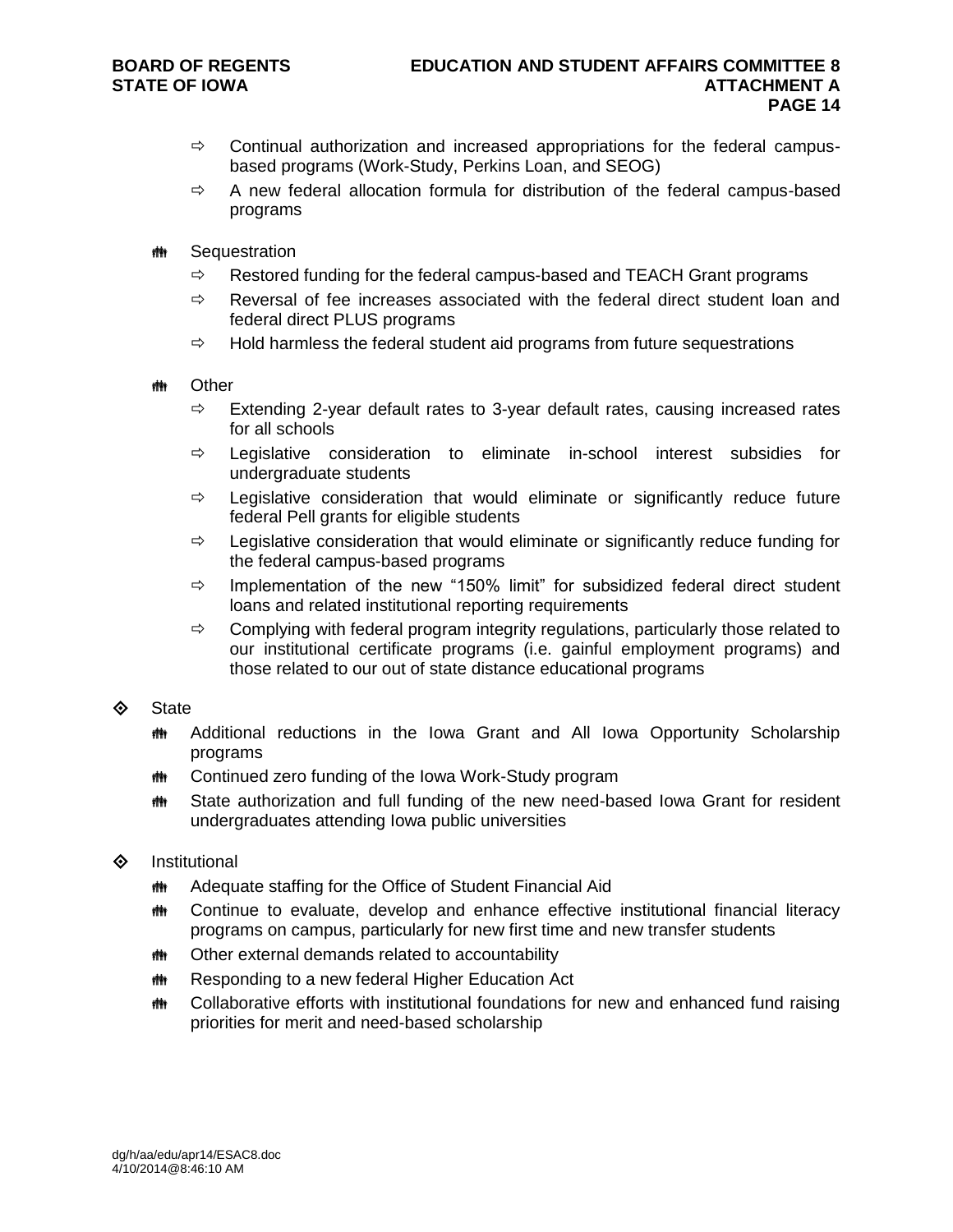#### **TOTAL UNDERGRADUATE STUDENTS AT THE REGENT UNIVERSITIES 2010-11 to 2012-13**

|                  |            | <b>RESIDENT</b> |        |            | <b>NONRESIDENT</b> |            |            | <b>TOTAL</b> |            |
|------------------|------------|-----------------|--------|------------|--------------------|------------|------------|--------------|------------|
|                  | <b>SUI</b> | <b>ISU</b>      | UNI    | <b>SUI</b> | ISU                | <b>UNI</b> | <b>SUI</b> | ISU          | <b>UNI</b> |
| 2010-1131        | 12,578     | 16,084          | 10,532 | 8,598      | 7,020              | 859        | 21,176     | 23,104       | 11,391     |
| 2011-1232        | 12,215     | 16,552          | 10,535 | 9,349      | 7,791              | 872        | 21,564     | 24,343       | 11,407     |
| $2012 - 13^{33}$ | 12,195     | 17,050          | 9,806  | 9,804      | 8,503              | 849        | 21,999     | 25,553       | 10,655     |

#### **NUMBER AND PERCENT OF UNDERGRADUATES WHO RECEIVED FINANCIAL AID 2010-11 to 2012-13**

|         |            | <b>RESIDENT</b> |         |            | <b>NONRESIDENT</b> |            |            |            |            |
|---------|------------|-----------------|---------|------------|--------------------|------------|------------|------------|------------|
|         | SUI        | <b>ISU</b>      | UNI     | <b>SUI</b> | <b>ISU</b>         | <b>UNI</b> | <b>SUI</b> | <b>ISU</b> | <b>UNI</b> |
| 2010-11 | 10,486     | 14,201          | 9,220   | 5,488      | 5,413              | 618        | 15,974     | 19,614     | 9,838      |
|         | $(83.4\%)$ | (88.3%)         | (87.5%) | (63.8%)    | $(77.1\%)$         | (71.9%)    | $(75.4\%)$ | $(84.9\%)$ | $(86.4\%)$ |
| 2011-12 | 9,505      | 14,661          | 9,010   | 6,732      | 6,013              | 596        | 16,237     | 20,674     | 9,606      |
|         | (77.8%)    | (88.6%)         | (85.5%) | (72.0%)    | (77.2%)            | (68.3%)    | (75.3%)    | $(84.9\%)$ | (84.2%)    |
| 2012-13 | 9,641      | 15,025          | 8,482   | 7,130      | 6,588              | 558        | 16,771     | 21,613     | 9,040      |
|         | $(79.1\%)$ | (88.1%)         | (86.5%) | (72.7%)    | (77.5%)            | (65.7%)    | (76.2%)    | (84.6%)    | $(84.8\%)$ |

### **PERCENT OF UNDERGRADUATES WHO GRADUATED WITH DEBT 2010-11 to 2012-13**

|         |            | <b>RESIDENT</b> |       | <b>NONRESIDENT</b> |       |        | <b>TOTAL</b> |            |            |
|---------|------------|-----------------|-------|--------------------|-------|--------|--------------|------------|------------|
|         | <b>SUI</b> | ISU             | UNI   | SUI                | ISU   | UNI    | <b>SUI</b>   | <b>ISU</b> | <b>UNI</b> |
| 2010-11 | 67.2%      | 74.8%           | 77.1% | 50.6%              | 53.1% | 100.0% | 61.2%        | 69.6%      | 77.7%      |
| 2011-12 | 68.0%      | 73.7%           | 77.6% | 47.0%              | 51.9% | 53.7%  | 59.0%        | 67.9%      | 76.5%      |
| 2012-13 | 69.0%      | 72.5%           | 77.6% | 49.0%              | 45.0% | 55.0%  | 61.0%        | 64.5%      | 76.3%      |

<sup>&</sup>lt;sup>31</sup> Source: Fall 2010 Enrollment Report – undergraduate students.

<sup>32</sup> Source: Fall 2011 Enrollment Report – undergraduate students.

<sup>33</sup> Source: Fall 2012 Enrollment Report – undergraduate students.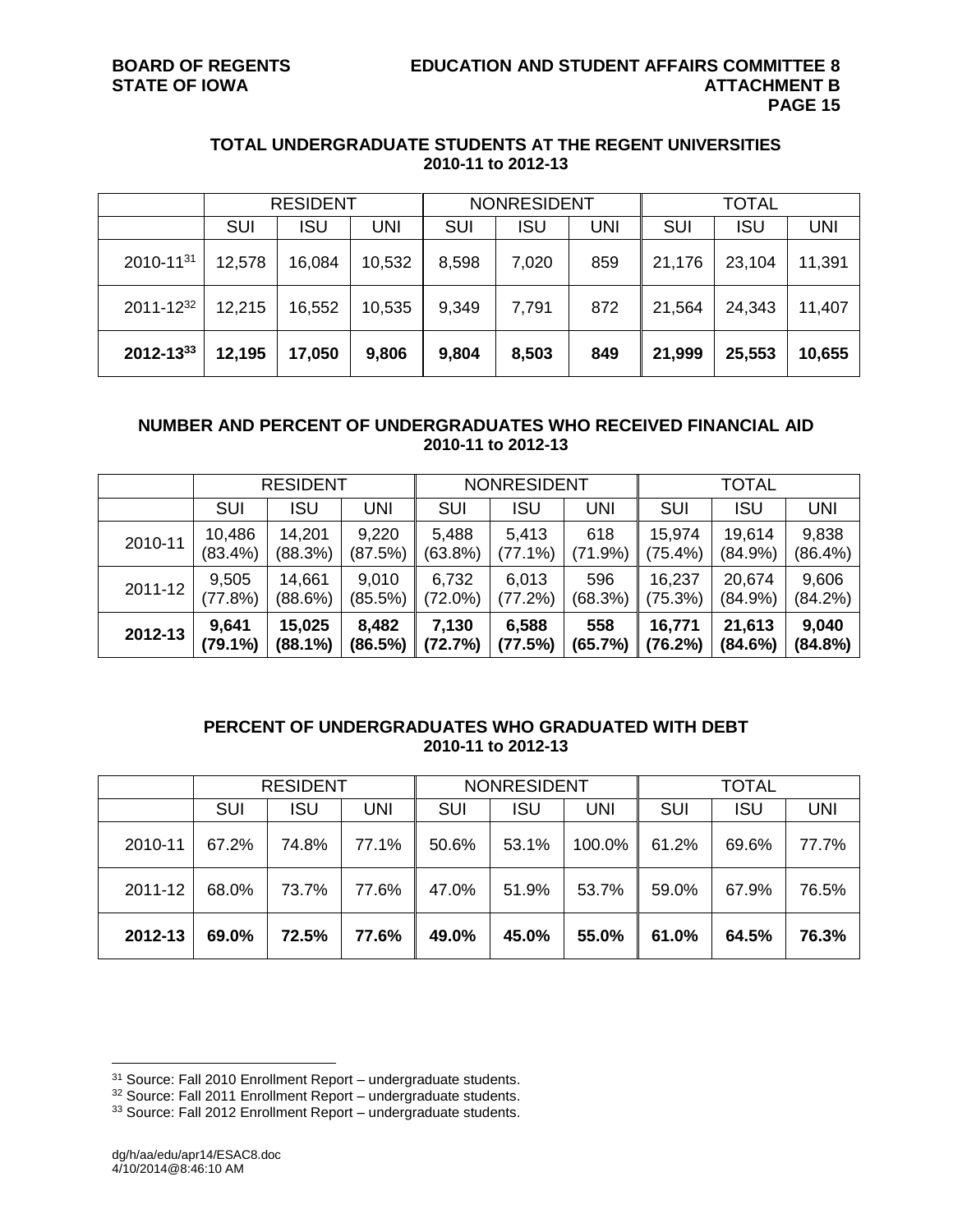#### **PERCENT OF UNDERGRADUATES WHO GRADUATED WITHOUT DEBT 2010-11 to 2012-13**

|         |       | <b>RESIDENT</b> |       | <b>NONRESIDENT</b><br><b>TOTAL</b> |       |            |       |       |            |
|---------|-------|-----------------|-------|------------------------------------|-------|------------|-------|-------|------------|
|         | SUI   | <b>ISU</b>      | UNI   | SUI                                | ISU   | <b>UNI</b> | SUI   | ISU   | <b>UNI</b> |
| 2010-11 | 32.8% | 25.2%           | 22.9% | 49.4%                              | 46.9% | $0.0\%$    | 38.8% | 30.4% | 22.3%      |
| 2011-12 | 32.0% | 26.3%           | 22.4% | 53.0%                              | 48.1% | 46.3%      | 41.0% | 32.1% | 23.5%      |
| 2012-13 | 31.0% | 27.5%           | 22.4% | 51.0%                              | 55.0% | 45.0%      | 39.0% | 35.5% | 23.7%      |

#### **AVERAGE DEBT LOAD FOR THOSE WHO GRADUATED WITH DEBT<sup>34</sup> 2010-11 to 2012-13**

|         | <b>RESIDENT</b> |            |          | <b>NONRESIDENT</b> |            |            | <b>TOTAL</b> |            |          |
|---------|-----------------|------------|----------|--------------------|------------|------------|--------------|------------|----------|
|         | SUI             | <b>ISU</b> | UNI      | SUI                | <b>ISU</b> | <b>UNI</b> | <b>SUI</b>   | <b>ISU</b> | UNI      |
| 2010-11 | \$24,652        | \$29,035   | \$25,435 | \$27,294           | \$30,603   | \$27,878   | \$25,446     | \$29,324   | \$25,523 |
| 2011-12 | \$25,415        | \$28,940   | \$23,496 | \$28,218           | \$32,032   | \$27,762   | \$26,296     | \$29,573   | \$23,575 |
| 2012-13 | \$26,351        | \$28,787   | \$23,133 | \$29,183           | \$32,078   | \$23,591   | \$27,304     | \$29,458   | \$23,151 |

### **AVERAGE NEED-BASED DEBT LOAD FOR THOSE WHO GRADUATED WITH DEBT 2010-11 to 2012-13**

|         | <b>RESIDENT</b>      |            |          | <b>NONRESIDENT</b>                                            |            |                                 | TOTAL                                                        |            |            |
|---------|----------------------|------------|----------|---------------------------------------------------------------|------------|---------------------------------|--------------------------------------------------------------|------------|------------|
|         | SUI                  | <b>ISU</b> | UNI      | SUI                                                           | <b>ISU</b> | UNI                             | <b>SUI</b>                                                   | <b>ISU</b> | <b>UNI</b> |
| 2010-11 | \$11,706             | \$13,670   | \$12,962 | \$12,089                                                      |            | $$13,353$   \$13,629   \$11,823 |                                                              | \$13,615   | \$12,983   |
|         | $2011 - 12$ \$11,752 | \$13,899   |          |                                                               |            |                                 | $\vert$ \$12,560   \$12,061   \$14,145   \$14,780   \$11,845 | \$13,947   | \$12,639   |
| 2012-13 | \$12,135             | \$13,876   |          | $\vert$ \$12,755   \$12,717   \$13,713   \$13,126    \$12,323 |            |                                 |                                                              | \$13,844   | \$12,769   |

<sup>34</sup> Excludes PLUS loans.